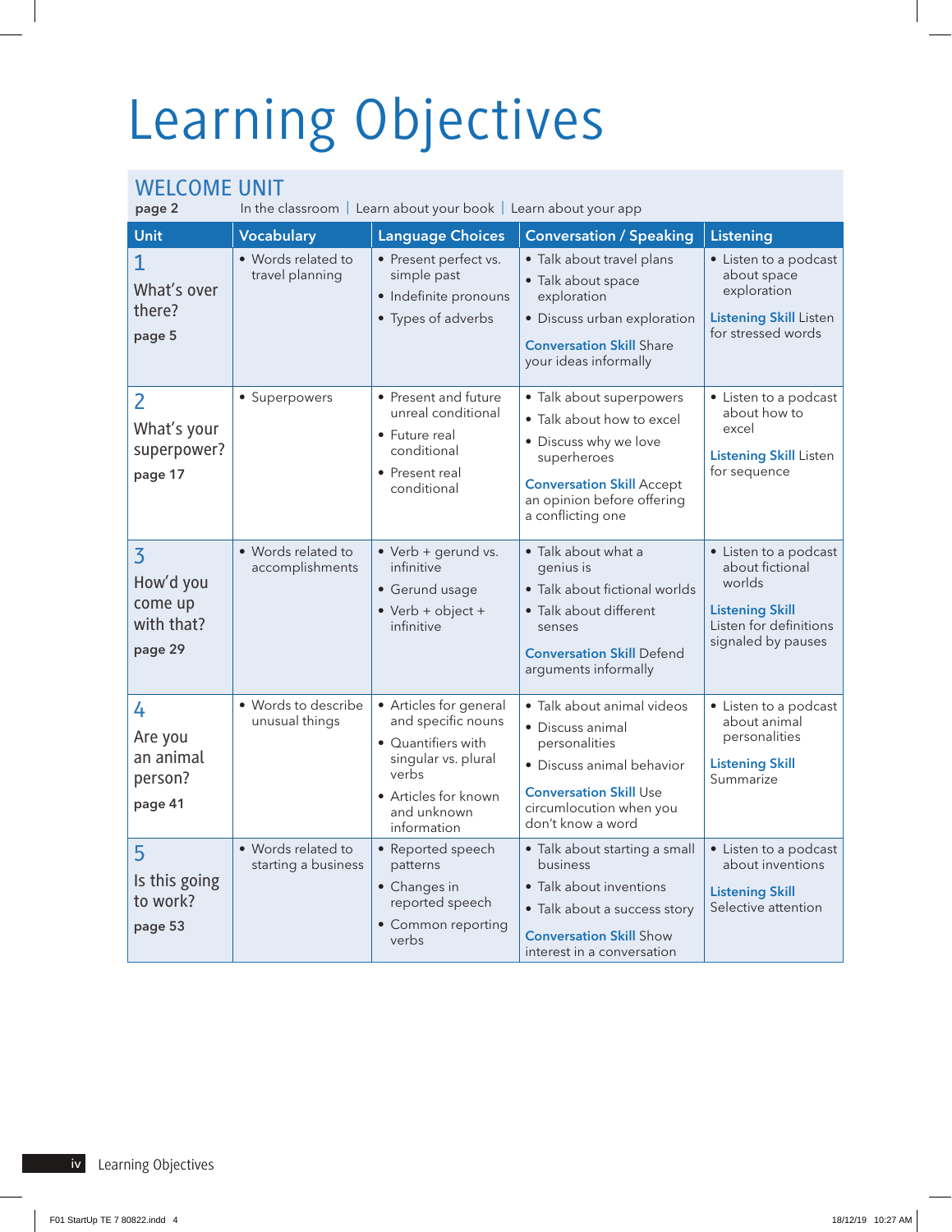| Pronunciation                                             | <b>Video Talk / Discussion</b>                                                                                                                                                                   | <b>Reading</b>                                                                                   | Writing                                                                                    | <b>Problem Solving</b>                                                                  |
|-----------------------------------------------------------|--------------------------------------------------------------------------------------------------------------------------------------------------------------------------------------------------|--------------------------------------------------------------------------------------------------|--------------------------------------------------------------------------------------------|-----------------------------------------------------------------------------------------|
| • Rhythm and<br>stress patterns                           | • Listen to or watch a<br>talk about abandoned<br>places<br><b>Note-taking Skill Make</b><br>lists<br><b>Discussion Skill Invite</b>                                                             | • Read about<br>deep-sea<br>exploration<br><b>Reading Skill</b><br>Identify metaphor             | • Write a descriptive<br>essay<br><b>Writing Skill Use</b><br>active verbs                 | • Consider how to<br>reduce vandalism<br>at famous sites<br>around the world            |
|                                                           | others to participate                                                                                                                                                                            |                                                                                                  |                                                                                            |                                                                                         |
| • Pausing and<br>intonation in<br>transitional<br>phrases | • Listen to or watch a<br>talk about why we love<br>superheroes<br><b>Note-taking Skill Note</b><br>examples clearly<br><b>Discussion Skill Return</b><br>a discussion back to the<br>main point | • Read about<br>technological<br>superpowers<br><b>Reading Skill Use</b><br>a KWL chart          | • Write a definition<br>essay<br><b>Writing Skill Use</b><br>rhetorical questions          | • Consider how to<br>reduce cheating<br>among athletes                                  |
| • Pronouncing to<br>in infinitives                        | • Listen to or watch a talk<br>about synesthesia<br><b>Note-taking Skill Note</b><br>unfamiliar names and<br>words<br><b>Discussion Skill</b><br>Summarize ideas to focus<br>the conversation    | • Read about<br>creativity-<br>boosting ideas<br><b>Reading Skill</b><br>Annotate the text       | • Write an opinion<br>essay<br><b>Writing Skill Refer to</b><br>outside sources            | • Consider whether<br>reading escapist<br>literature leads<br>to problems in<br>society |
| • Reductions<br>in quantifier<br>phrases                  | • Listen to or watch a talk<br>about animal behavior<br>Note-taking Skill Identify<br>a speaker's key examples<br><b>Discussion Skill Tell an</b><br>anecdote                                    | • Read about<br>animals that use<br>language<br><b>Reading Skill</b><br>Recognize<br>definitions | • Write a persuasive<br>essay<br><b>Writing Skill Use</b><br>strong, emotional<br>language | • Consider how<br>to avoid the<br>spread of invasive<br>species                         |
| • Sentence stress<br>in conversations                     | • Listen to or watch a talk<br>about a success story<br><b>Note-taking Skill Use</b><br><b>Cornell Notes</b><br>Discussion Skill Build on<br>what others have said                               | • Read about<br>alternative foods<br><b>Reading Skill</b><br>Paraphrase                          | • Write an online<br>review<br><b>Writing Skill Use</b><br>titles and subtitles            | • Consider how<br>entrepreneurs<br>could get new<br>ideas to market<br>faster           |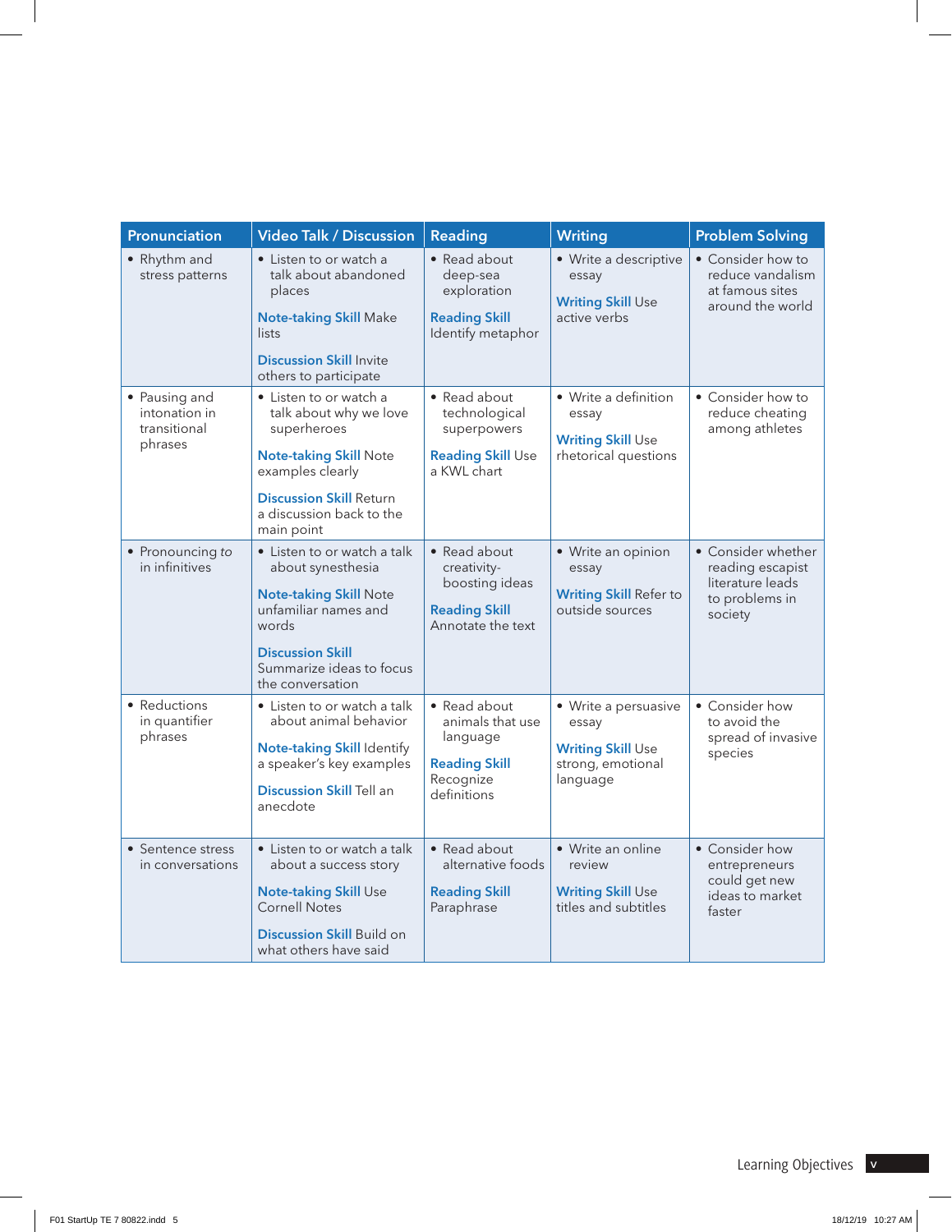| Unit                                                                  | <b>Vocabulary</b>                                   | <b>Language Choices</b>                                                                                                                             | <b>Conversation / Speaking</b>                                                                                                                                                                                 | Listening                                                                                              |
|-----------------------------------------------------------------------|-----------------------------------------------------|-----------------------------------------------------------------------------------------------------------------------------------------------------|----------------------------------------------------------------------------------------------------------------------------------------------------------------------------------------------------------------|--------------------------------------------------------------------------------------------------------|
| 6<br>Can I have<br>a raise?<br>page 65                                | • Words related<br>to work and<br>compensation      | · Subject-verb<br>agreement: Review<br>and expand<br>• Probability and<br>certainty in the<br>future<br>• Expressing future<br>time                 | • Talk about compensation<br>• Talk about the gender<br>pay gap<br>• Discuss wealth inequality<br><b>Conversation Skill Add</b><br>comments to soften an<br>opinion                                            | • Listen to a podcast<br>about the gender<br>pay gap<br><b>Listening Skill Infer</b><br>goals          |
| $\overline{7}$<br>What are<br>you going to<br>do about it?<br>page 77 | • Words related to<br>social advocacy               | • Passive voice: Form<br>and use<br>• Passive voice:<br>Reporting<br>structures<br>• Passive infinitives<br>and causatives                          | · Talk about making a<br>difference<br>· Talk about citizen<br>journalism<br>• Discuss the impact of<br>social media<br><b>Conversation Skill Identify</b><br>gaps between thought<br>groups                   | • Listen to a podcast<br>about citizen<br>journalism<br><b>Listening Skill</b><br>Tone of voice        |
| $\overline{8}$<br>What's our<br>story?<br>page 89                     | · Marketing words                                   | • Modifying relative<br>clauses<br>• Participle clauses<br>• Infinitive clauses                                                                     | • Talk about a solution to<br>a problem<br>• Talk about promotion<br>strategies<br>• Talk about corporate<br>origin stories<br><b>Conversation Skill</b><br>Speculate about the future                         | • Listen to a podcast<br>about promotional<br>strategies<br><b>Listening Skill</b><br>Anticipate words |
| 9<br>Do you<br>follow any<br>sports?<br>page 101                      | • Athletic abilities                                | • Modals for<br>speculation and<br>expectation<br>• Expressing<br>necessity and<br>obligation<br>• Permission, strong<br>advice, and<br>prohibition | • Talk about athletic<br>competition<br>• Talk about esports<br>• Talk about what a sport is<br><b>Conversation Skill Build</b><br>empathy with active<br>listening                                            | • Listen to a podcast<br>about esports<br><b>Listening Skill Infer</b><br>the target audience          |
| 10<br>Remember<br>when?<br>page 113                                   | • Phrasal verbs for<br>talking about life<br>events | $\bullet$ Future in the past<br>• Past perfect and<br>past perfect<br>continuous<br>• Expressing the past:<br>Review                                | • Talk about a life-changing $\vert \bullet \vert$ Listen to a podcast<br>decision<br>· Talk about a memoir<br>• Discuss life in the past<br><b>Conversation Skill Maintain</b><br>interest with question tags | about memoirs<br><b>Listening Skill</b><br>Comparisons                                                 |

| VOCABULARY / LANGUAGE CHOICES PRACTICE  page 125 |  |
|--------------------------------------------------|--|
|                                                  |  |